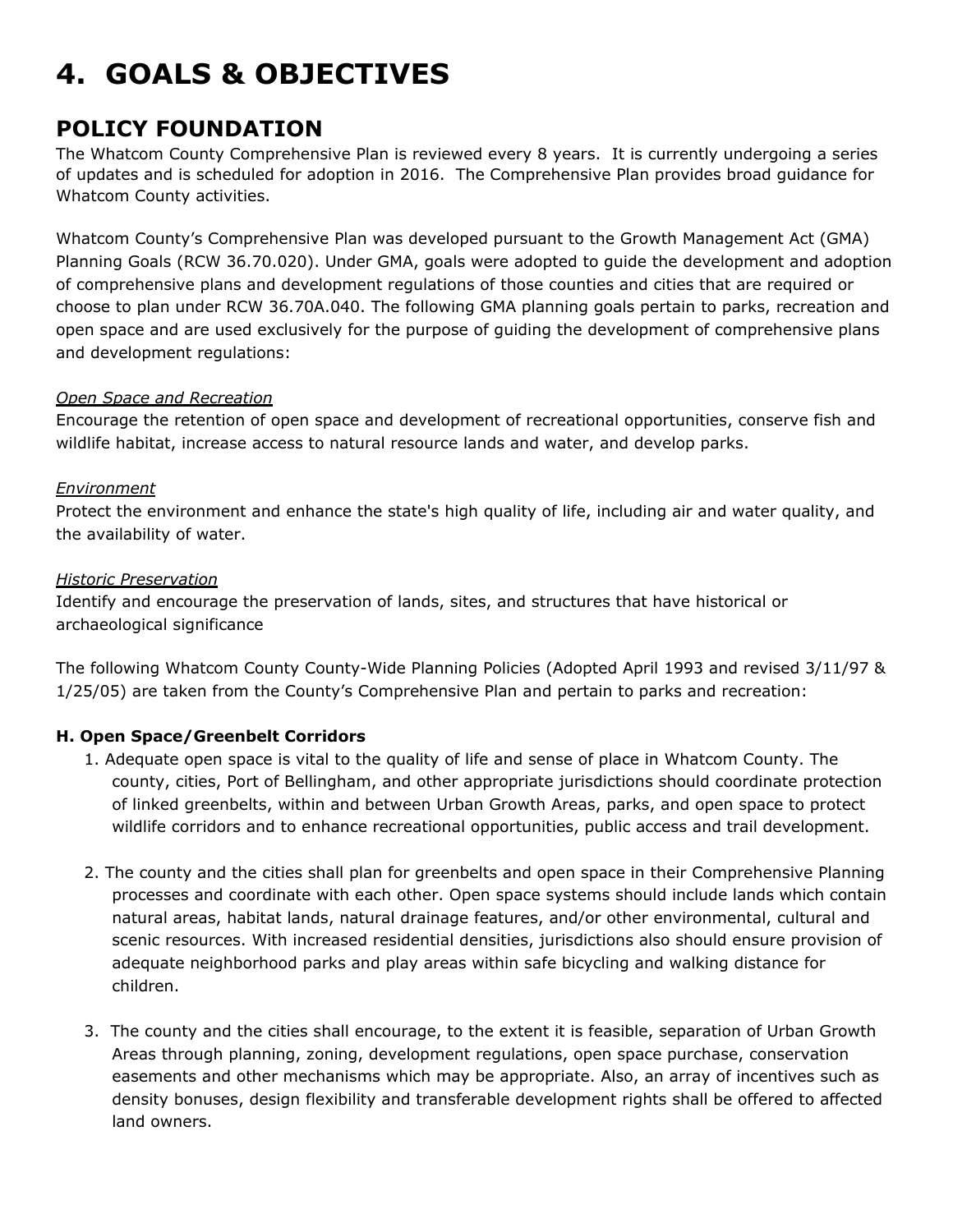4. The County and Cities should work cooperatively to protect and restore stream corridors within Urban Growth Areas that support anadromous fish.

# **J. County-Wide Transportation Facilities and Strategies**

7. Priorities shall be established and expenditures coordinated for county-wide bicycle and trail corridors. Bicycle and pedestrian-specific trails and other facilities shall be included during project planning and review. Coordinated corridors and cost sharing should be explored among all responsible and interested parties.

### **L. Impact Fees**

1. The county and the cities are encouraged to adopt fair and reasonable impact and/or mitigation fee ordinances to ensure that new growth pays its fair share of the cost of capital facilities, such as transportation improvements, parks, and schools.

Within the Comprehensive plan there are chapters which include goals, objectives, and associated policies that apply to park, recreation and open space activities. These include but are not limited to the following:

# **Goal 4F: Achieve level of service targets for park and recreational facilities identified in this chapter and which support objectives and priorities identified in the** *Comprehensive Park and Recreation Open Space Plan***, in the** *Natural Heritage Plan***, and in this plan.**

- **Policy 4F-1:** Seek non-capital opportunities to acquire, enhance and maintain park lands, trails, and other recreational facilities.
- **Policy 4F-2:** Include acquisition and development costs in the six-year CIP for future trails projects.
- **Policy 4F-3**: Develop a recreational facilities program that achieves and maintains the level of service for athletic fields and courts, trails, and support facilities for shoreline access, picnicking, and camping without adding to capital costs.

**Policy 4F-4:** Place a high priority on improvements to existing county recreational sites and facilities and using them to their full potential, including those outlined in the *Whatcom County Comprehensive Park and Recreation Open Space Plan*, before investing capital in the acquisition and development of new facilities.

**Policy 4F-5:** Continue to provide centers for use by senior citizens and others.

### **Goal 4G: Establish levels of service for roads, parks, corrections, and administrative services.**

**Policy 4G-2**: Adopt the following level of service standards for park facilities:

- Developed Parks: 9.6 acres per 1,000 population
- Trails: 0.60 of a mile per 1,000 population
- Activity Centers: five centers per 100,000 population

#### **Goal 4K: Consider alternative funding sources to assure levels of service adopted in the plan.**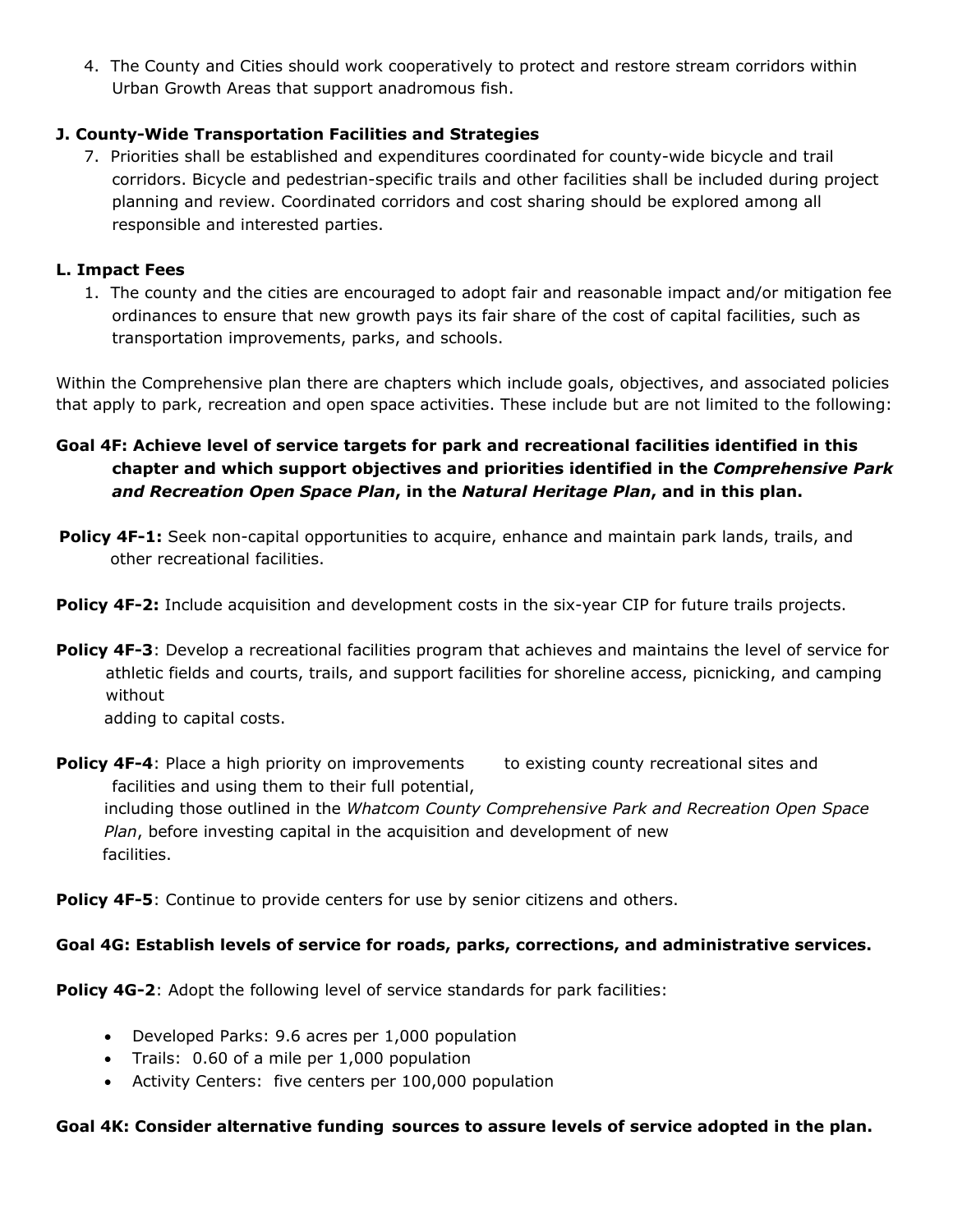- **Policy 4K-1**: After all other financing options have been exhausted, consider the use of bonded indebtedness to finance major capital investments in infrastructure.
- **Policy 4K-2:** Identify and promote public private partnerships to provide and enhance the provision of necessary services.
- **Goal 4L: Ensure that capital facilities provide protection for threatened and endangered fish and wildlife species.**
- **Policy 4L-1:** Fish and wildlife habitat should be carefully considered when selecting projects for the Six-Year Capital Improvement Program.

# **Goal 6M: Promote bicycle and pedestrian travel by systematically providing safe and convenient routes and facilities where feasible.**

- **Policy 6M-1:** Encourage safe and efficient bikeways that link populated areas of the county with travel destinations.
- **Policy 6M-2:** Recognize public safety, education and law enforcement as integral to the development of bicycle transportation opportunities in Whatcom County.
- **Policy 6M-4:** Identify needed rights-of-way for bicycles.
- **Policy 6M-5:** Include internal pedestrian circulation systems as well as links to external systems in development projects.
- **Policy 6M-6:** Develop a system of off-road trail networks for non-motorized transportation to link population centers, employment centers and recreation areas.
- **Policy 6M-8:** Implement as a priority the goals, policies and recommendations of the latest Whatcom County Bicycle Plan.

# **Goal 7E: Enhance the economic trade, tourism and industrial siting advantages of the county's location adjacent to the Canadian border.**

- **Policy 7E-1:** Support attractions for Canadians and other visitors so they will remain in the community longer and distribute their spending throughout the community. Some of the examples would include support for such items as the following:
	- Events such as the "Ski to Sea" race and festival.
	- The Whatcom Museum of History and Art, Mount Baker Theater, other historic and cultural centers, and community revitalization efforts.
	- Parks and open spaces.
	- The Bellingham Festival of Music.
	- The Mount Baker outdoor recreation area.
	- Farmers markets and other natural resource based activities.
	- Projects, events and activities of unincorporated areas such as Point Roberts, Birch Bay and East County.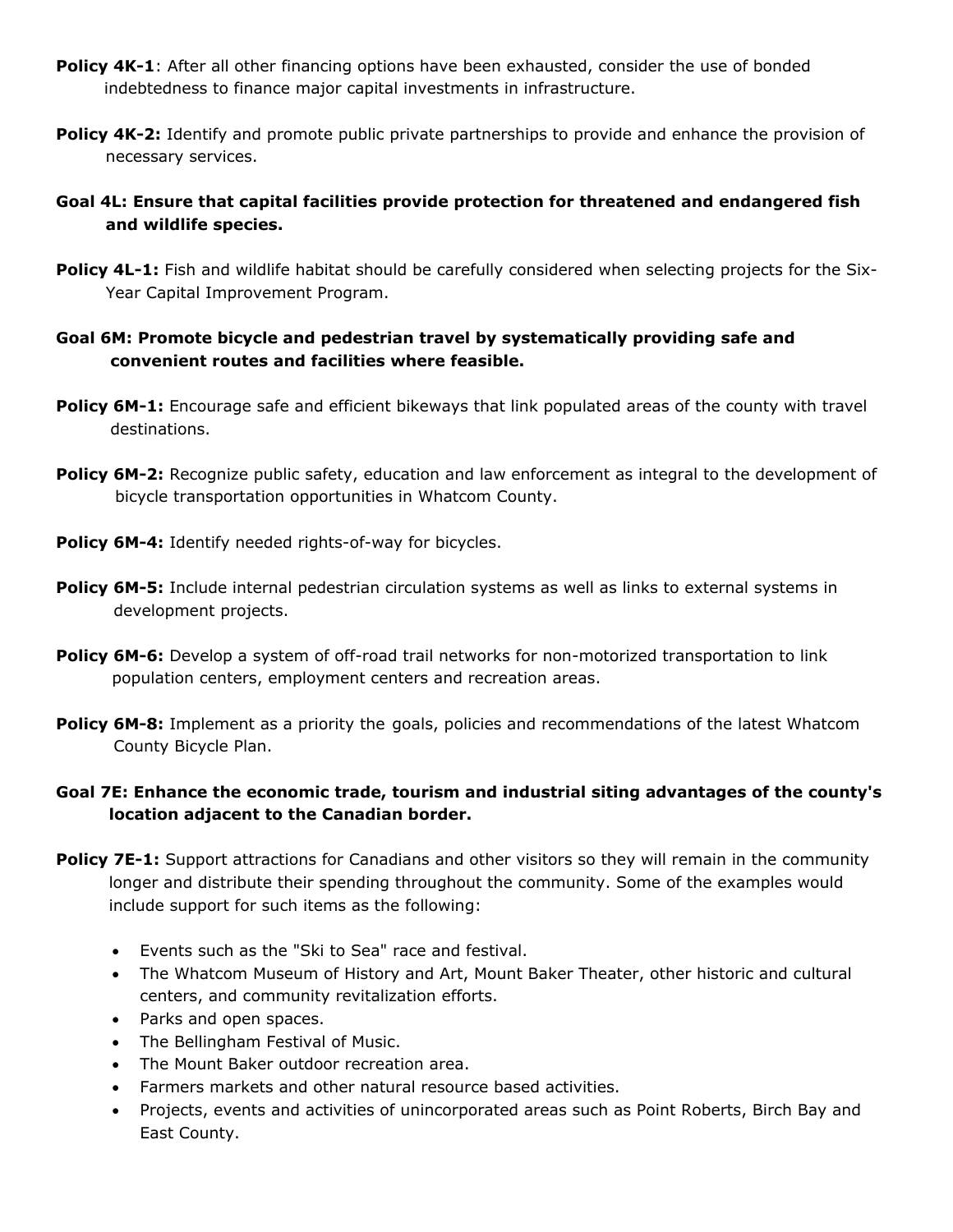- **Goal 7G: Coordinate economic development with environmental, resource, and other comprehensive land use and open space policies and measures to enhance the community's overall quality of life.**
- **Policy 7G-1:** Recognize the natural environment as a major asset and manage environmental resources accordingly.
- **Policy 7G-3:** Provide support to Whatcom County's tourist industry to maintain and enhance a balance between the economic benefits of tourism and the local quality of life.

## **Goal 7H: To promote economic diversity, continue to support the resource industries as significant elements of the local economy including the employment base.**

- **Policy 7H-2:** Work with other agencies and groups to improve the condition of the fishery resource, including habitat maintenance and enhancement, especially for habitats utilized by threatened and endangered fish species.
- **Policy 7H-7:** Encourage growth of tourism and recreational activities and businesses that provide for diversity of the natural resource industry, provided that they comply with the countywide planning policies, and preserve the rural character of the area.
- **Goal 7K: Enable a geographic balance for economic growth within the capacities of the county's natural resources, natural systems, public services, and public facilities.**
- **Policy 7K-4:** Consider establishing more resource and tourism based recreational, commercial, and industrial uses to create economic opportunity in the rural areas of the county.
- **Goal 8D: Reduce land use conflicts between Whatcom County's agriculture and nonagricultural landowners.**
- **Policy 8D-9:** Encourage low intensity recreational activities which sustain and are compatible with agricultural uses.
- **Goal 8I: Ensure that forest practices avoid adverse impacts to the habitat of threatened and endangered fish and wildlife species.**
- **Policy 8I-1:** Ensure that adequate riparian buffers are maintained along rivers and streams.

**Policy 8I-2:** Minimize sedimentation to rivers and streams.

# *\* Note: Policy 9A - 10N Pending approval "Recommended by Parks & Recreation Commission for Inclusion"*

### **Goal 9A: Address county-wide recreational needs by adequate provision of day use parks.**

**Policy 9A-1:** Because the cities currently provide the highly developed urban parks, the County's role should be to provide rural regional parks that are centered around a unique feature or recreation opportunity.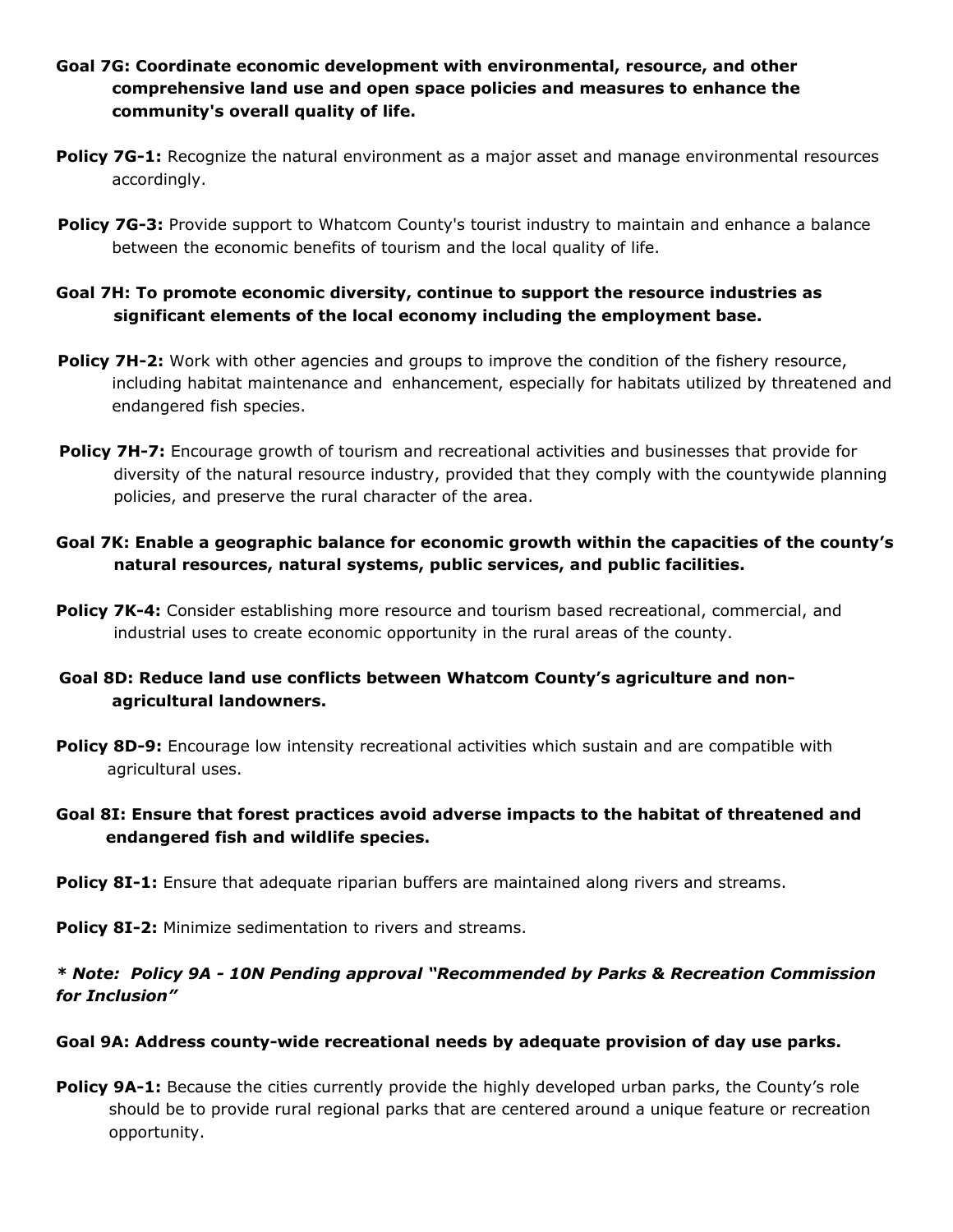- **Policy 9A-2:** Because of the unique features of the site, location within the county is not too important although they must have good road access.
- **Policy 9A-3:** Development standards will vary according to the use intended. For the intensive use park areas, all facilities and improvements should be built to a high standard and designed to be easily maintained.
- **Policy 9A-4:** All parks must be designed to create a minimal impact upon surrounding property and to the site itself.
- **Policy 9A-5:** Day use parks should be designed with one entrance and control point so that entrance fees can be charged.
- **Policy 9A-6:** If possible, regional parks should be located on an existing or proposed trail route.
- **Policy 9A-7:** The parks should be designed to accommodate a range of age groups, accessibility and interests.
- **Policy 9A-8:** The County should only accept sites that meet the above standards.
- **Goal 9B: Provide multi-use camping parks to serve county resident needs as well as provide a tourism draw.**
- **Policy 9B-1:** All the policy statements and design standards for regional parks should also apply to multiuse camping parks.
- **Policy 9B-2:** Because camping parks will attract many non-county residents, they should be recognized for their tourism value but at the same time county residents should not subsidize the cost of camping.
- **Policy 9B-3:** A wide variety of camping types should be offered including primitive sites, tent sites, fullservice RV sites and group camping areas.
- **Policy 9B-4:** The camping areas should be physically separated from the other parts of the park with the ability to be closed off during winter months.
- **Policy 9B-5:** Most large camping areas should be designed to a high standard with full-service hookups, flush toilets and rest rooms, showers, laundry and other support facilities.
- **Policy 9B-6:** Future Park development should consider the financial ability of the County, and should focus on existing park lands before considering further acquisition.
- **Goal 9C: Expand outdoor recreation opportunities for county residents by providing enjoyable trails for hiking, horseback riding, bicycling, walking, boating, and other trail activities in a safe environment.**
- **Policy 9C-1:** Trails should be interesting and attractive. Trails which follow natural water courses, pass significant natural resources, traverse interesting scenery or cross areas of outstanding beauty provide interesting and enjoyable experiences for the trail user.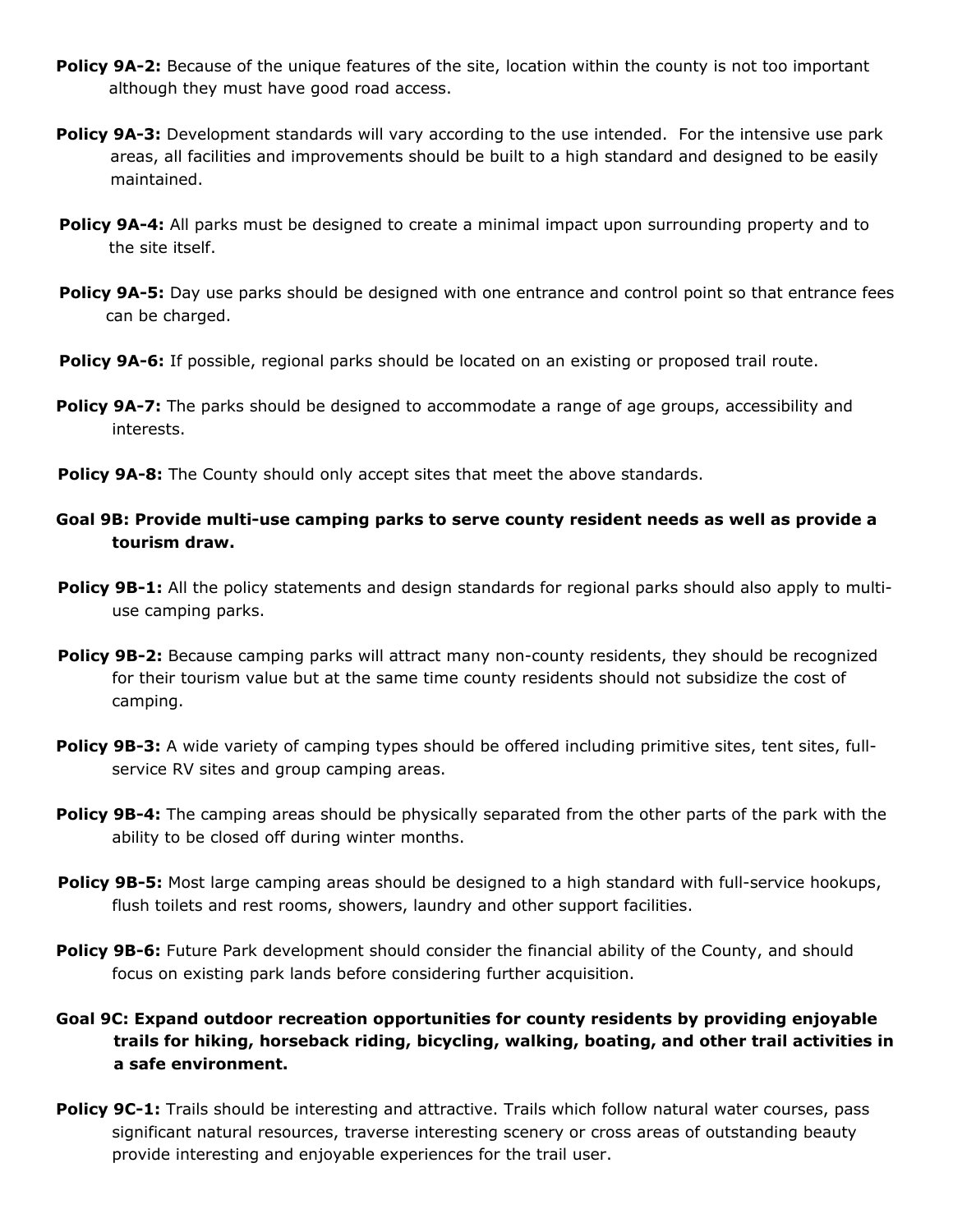**Policy 9C-2:** Incorporate existing and proposed trails into a comprehensive and integrated system of looped and interconnected trails which give users a wide choice of routes and environments.

- **Policy 9C-3:** Trails should link other recreational uses in the Foothills area and connect to existing trail systems in the National Forest and state land.
- **Policy 9C-4:** The wet climate of Whatcom County may preclude extensive multi-use of some trails or require seasonal limitations on their use. Trail routes should take into account soil conditions, steep slopes, surface drainage and other physical limitations that could impact the areas from over-use.
- **Policy 9C-5:** Bicycle trails should provide opportunities for the recreational rider as well as the touring and commuter bicyclist.
- Policy 9C-6: Bicycle routes and paths should minimize the conflicts between motorists and bicyclists.

**Policy 9C-7:** Hiking trails should have a variety of lengths and grades for the casual stroller as well as the serious hiker and when practicable, be accessible.

- **Policy 9C-8:** Hiking trails should reach areas of natural beauty with the purpose of permitting the hiker to seek areas of solitude and get away from the built environment.
- **Policy 9C-9:** Equestrian trails should be accessible most of the year. Some equestrian trails should be close-in to the urban areas.
- Policy 9C-10: Adequate parking, signage, trash receptacles, and toilet facilities should be provided at all major trailheads.
- **Policy 9C-11:** Where public funds are used to construct or maintain dikes, levees or revetments, public access should be encouraged for trail purposes, where appropriate.
- **Policy 9C-12:** Water trails for non-motorized boats should be identified with provisions made for parking, launching areas, and places of interest along the water route where boats can land.
- **Policy 9C-13:** Work toward partnering with other agencies and the public to accomplish recreational goals.
- **Policy 9C-14:** Investigate multi-solutions that will accommodate several county goals, such as recreation, water retention, and flood prevention measures, utilizing a similar piece of property.
- **Policy 9C-15:** Sharing of corridors for major utilities, trails and other transportation rights of way is encouraged when not in conflict with goals to protect wildlife, public health and safety.
- **Policy 9C-16:** Implement the goals, policies and recommendations of the latest Whatcom County Pedestrian and Bicycle Plan that are consistent with this plan and within the County's fiscal capabilities.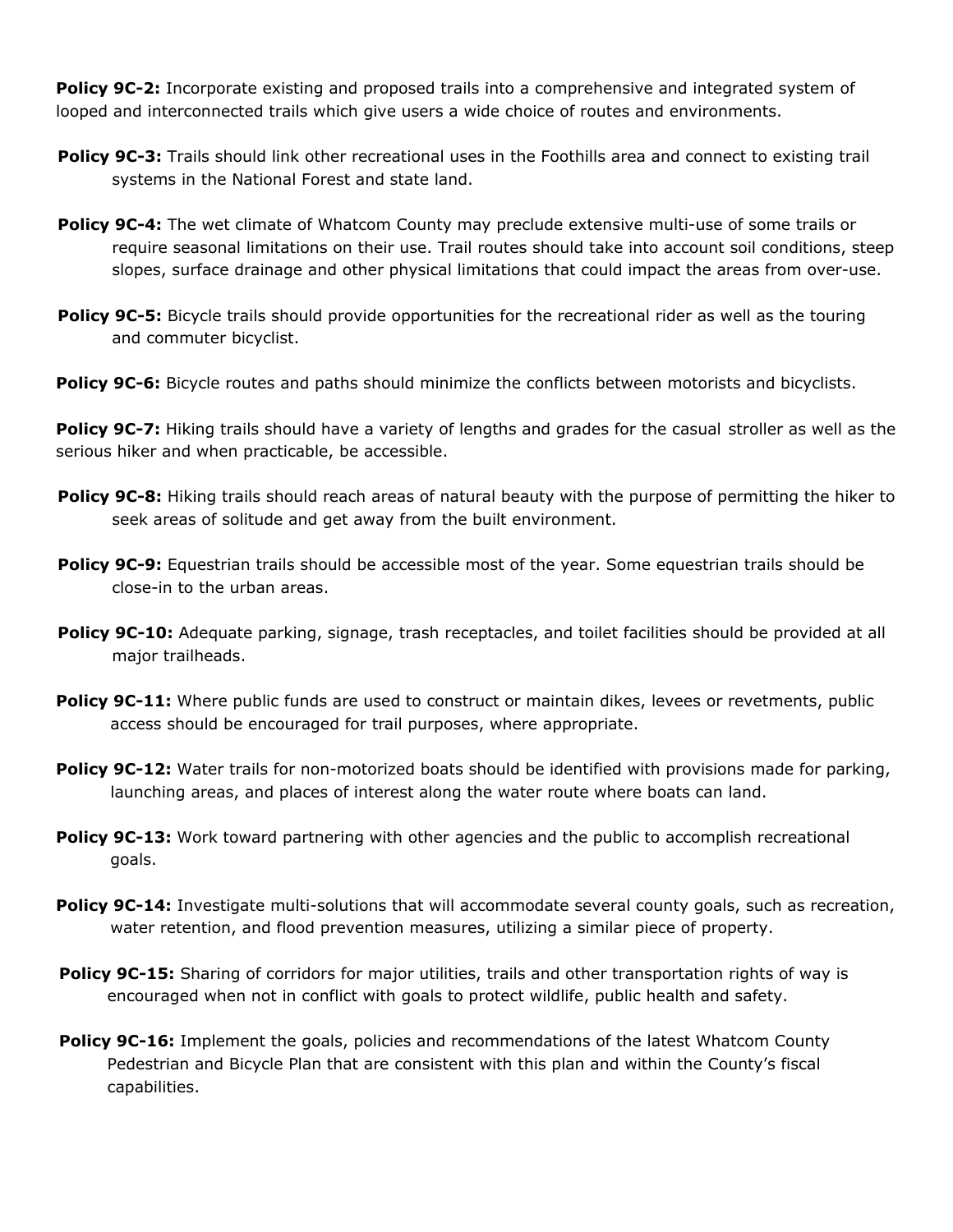- **Policy 9C-17:** Promote the integration of trails within subdivisions, planned unit developments and other development proposals that provide internal circulation and connect to nearby recreational opportunities.
- **Policy 9C-18:** Acquisition of and planning for trail corridors should be encouraged as new subdivisions and development occurs, if the trail has been identified in a park, trail, open space or other plan adopted by Whatcom County.
- **Policy 9C-19:** Continue to update the trails inventory to identify all designated and non-designated trails in the county.
- **Policy 9C-20:** Continue to support the County's long range parks and recreation vision of developing a county-wide trail network, while respecting property rights, and working collaboratively with willing landowners to acquire easements or property for public trails when opportunities exist.
- **Policy 9C-21:** Provide non-motorized access to regional recreational and outstanding scenic areas in the county.
- **Policy 9C-22:** Reduce conflicts between the various trail user groups and provide appropriate signage.
- **Policy 9C-23:**Provide bike lanes or wide shoulders where appropriate for trail corridor connection in conjunction with major road improvement*s.*
- **Policy 9C-24:**Coast Millennium Trail Continue to develop trail corridors, particularly off-road segments such as the airport connector and shoreline access.
- **Policy 9C-25:** Hertz North Lake Whatcom Trial Extension Develop and implement a plan to either acquire Rights of Way for a trail corridor along the abandoned RR R/W between the existing North Shore Trail and Blue Canyon Road or pursue an alternative route to link these points.
- **Policy 9C-27:** Nooksack River Trail Develop and implement a plan to acquire Rights of Way for a trail corridor and picnic areas along the Nooksack River between Ferndale and Glacier, to provide recreation opportunities, inter-community transportation and tourism development.

**Policy 9C-28:** Continue to collaborate with other organizations, groups, or individuals consistent with the goals identified in the Natural Heritage Plan for Whatcom County Pedestrian and Bicycle Plan.

# **Goal 9D: Provide specialized recreation areas taking advantage of unique opportunities to serve both county residents and visitors.**

- **Policy 9D-1:** Because these facilities are unique, adopt specific standards for each one individually.
- **Policy 9D-2:** Explore need for community parks as undeveloped areas of county increase in density.
- **Policy 9D-3:** Encourage development of sport field complexes to meet the needs of organized recreation activities, using public and private partnerships where possible.
- **Policy 9D-4:** Promote the integration of recreational and open space opportunities in subarea planning, subdivisions and other development proposals.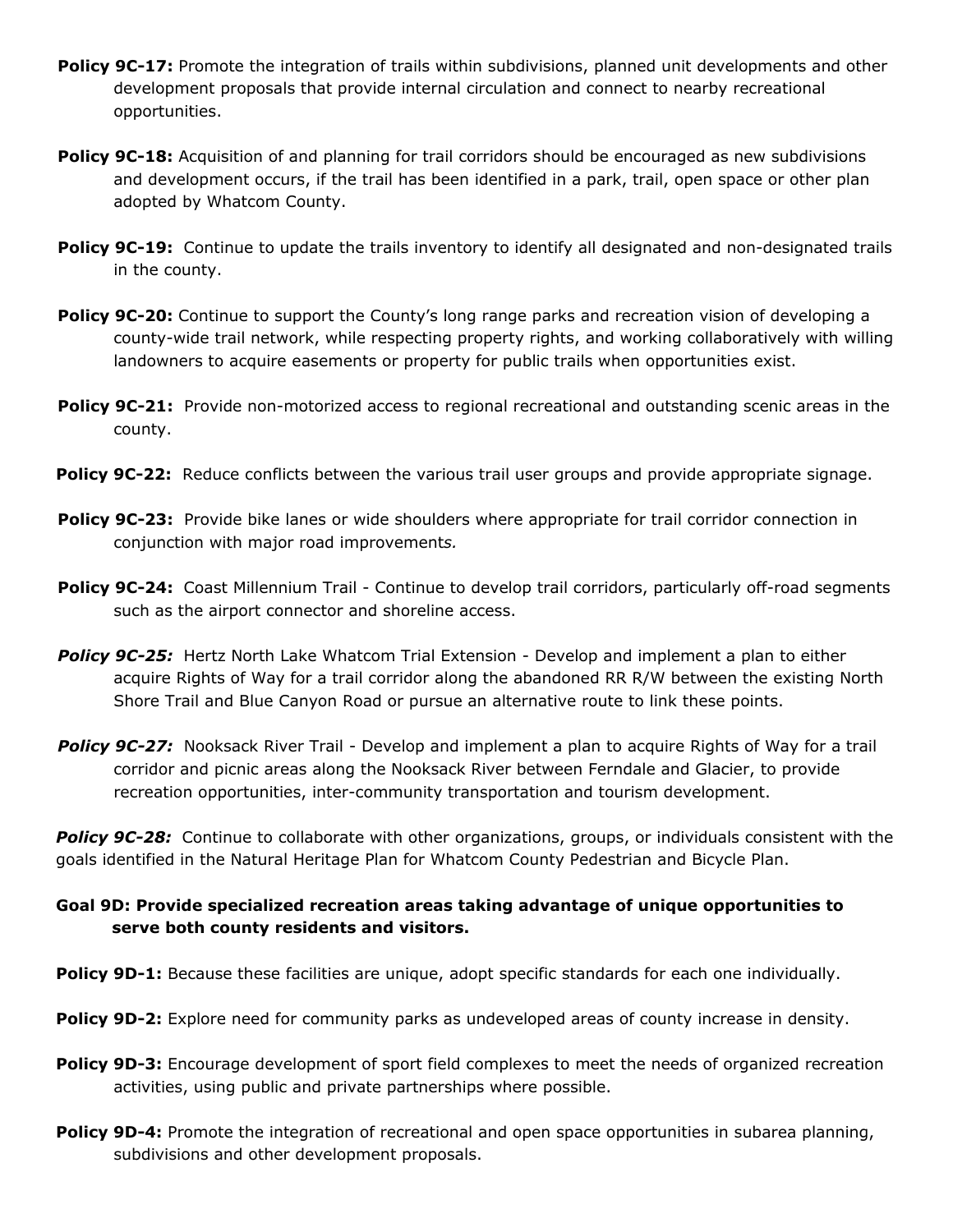**Policy 9D-5:** The dedication and acquisition of open space and recreation opportunities should be encouraged as new subdivisions and development occurs.

# **Goal 9E: Recognize the shoreline as one of Whatcom County's unique assets and provide adequate physical and visual access for present and future generations.**

- **Policy 9E-1:** As economically feasible, acquire for public use as much of the saltwater shoreline as possible. Public and private resources should be explored to further this policy. A reasonable goal is to acquire for public access a minimum of 15% of the saltwater shoreline and adjacent tidelands in Whatcom County.
- **Policy 9E-2:** Continue to review the Nooksack River Plan (Jones and Jones, 1973) and implement those elements which are beneficial, appropriate and economically feasible.
- **Policy 9E-3:** Provide pedestrian, interpretative and small boat access sites for a diversity of public shoreline.
- **Policy 9E-4:** When the County acquires property for flood storage or fish and wildlife purposes, the County should consider secondary use for park and open space purposes.

### **Goal 9G: Coordinate with the DNR to provide ORV opportunities.**

- **Policy 9G-1:** Recognizing that there will continue to be a demand for ORV riding, the county should continue to assess its role in the ORV program. Between the Washington State Department of Natural Resources and the Forest Service, some joint solution may be possible.
- **Goal 9H: Encourage multi-use indoor activity centers to meet the needs of the population using public and private partnerships where possible.**
- **Policy 9H-1:** Support multi-use of the existing senior/community centers to maximize their full potential.
- **Policy 9H-2:** Continue the cooperation between the County and the Cities and Point Roberts Park District on ownership and management of the existing senior/community centers.
- **Policy 9H-3:** Evaluate the cost/benefit ratio of adding a multi-purpose facility on the property owned by the Parks Department at Smith and Northwest Roads to meet the expanding demand by all age groups in the Bellingham/Ferndale growth corridor.
- **Policy 9H-4:** Expand the Plantation Rifle Range to meet the needs of citizens and law enforcement agencies.
- **Policy 9H-5:** Acquire property for a buffer area around the Plantation Rifle Range to insure the ability to continue its use in the future.
- Policy 9H-6: Continue to utilize the Roeder Home for cultural arts activities, community events and gatherings while utilizing partnerships, leased space, or creative opportunities to accommodate program expansion.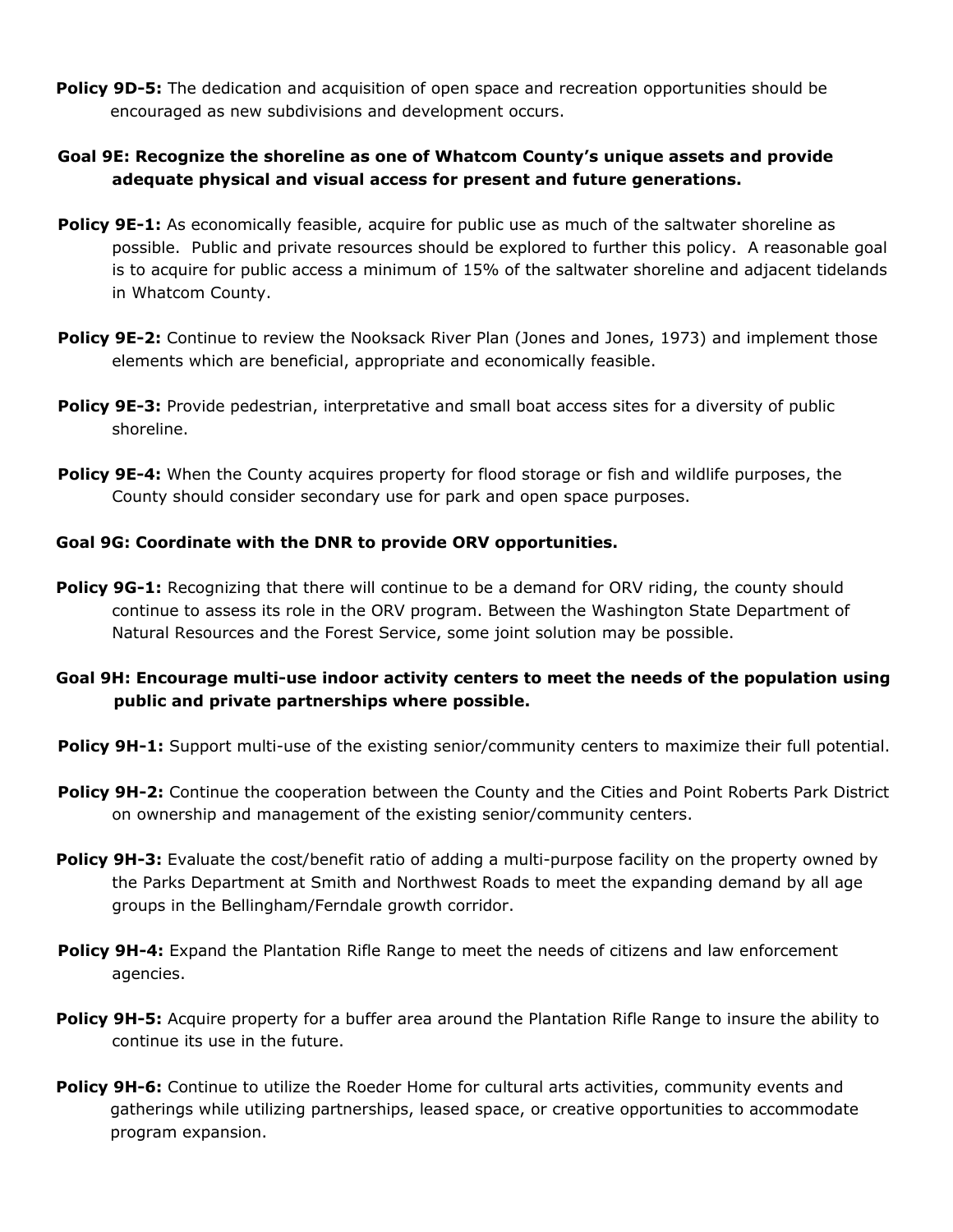- **Policy 9H-7:** Continue to monitor the need for additional aquatic facilities in the community, with the basic assumption that Whatcom County will not be an indoor aquatic provider in the near future.
- **Policy 9H-8:** Continue to search for partnerships with other public agencies and private groups in providing recreation facilities such as golf facilities, camping, and resort centers.
- **Policy 9H-9:** Expand the partnership concept to incorporate school buildings and other public or private facilities which can accommodate meetings and recreational functions.
- **Goal 9I:** As economically feasible, continue to implement the Whatcom County Comprehensive Park, Recreation and Open Space (CPROS Plan) goals and policies through adoption of the Whatcom County Comprehensive Plan Six-year Capital Improvement Program (CIP).
- **Policy 9I-1:** Continue to monitor park and recreation service needs throughout the county and encourage others to provide the identified service needs.
- **Policy 9I-2:** Develop facilities and areas that will be particularly attractive to Whatcom County residents.
- **Policy 9I-3:** Develop and maintain facilities at a high standard. These standards should be established in accordance with the Whatcom County Comprehensive Park and Recreation Open Space (CPROS Plan) and the Whatcom County Comprehensive Plan.
- **Policy 9I-4:** Design and develop recreation facilities for low maintenance.
- **Policy 9I-5:** In keeping with policies in other chapters of this plan, consider strategies for ensuring the provision of community parks in accordance with appropriate standards. In the residential UGAs not associated with cities and in Rural Communities mechanisms are needed for acquisition, development and subsequent maintenance and operations. Community Associations and Park Districts are options to be explored.
- **Policy 9I-6:** Continue to plan for full utilization of existing senior/community centers and explore partnerships to help absorb future need.
- **Policy 9I-7:** Continue to identify and develop major planning initiatives identified in the CPROS Plan.
- **Policy 9I-8:** Develop strategies to acquire land currently leased for the Plantation Rifle Range and a buffer around the rifle range
- **Policy 9I-9:** Galbraith/Lookout Mt. Develop and implement a plan to acquire Rights of Way for trail corridors and purchase of additional park acreage, along with pursuit of formal usage agreements with private land owners, to preserve the recreational value for residents and tourists.
- **Policy 9I-10:** Stewart Mt. Negotiate with current landowner to obtain formal usage agreements for access to logging trails, to open public access corridors between Lake Whatcom recreation areas and the South Fork Valley.

#### **Goal 9J: Develop a stronger financial base for recreational services.**

**Policy 9J-1:** Design future recreation facilities and areas with the ability to charge user fees.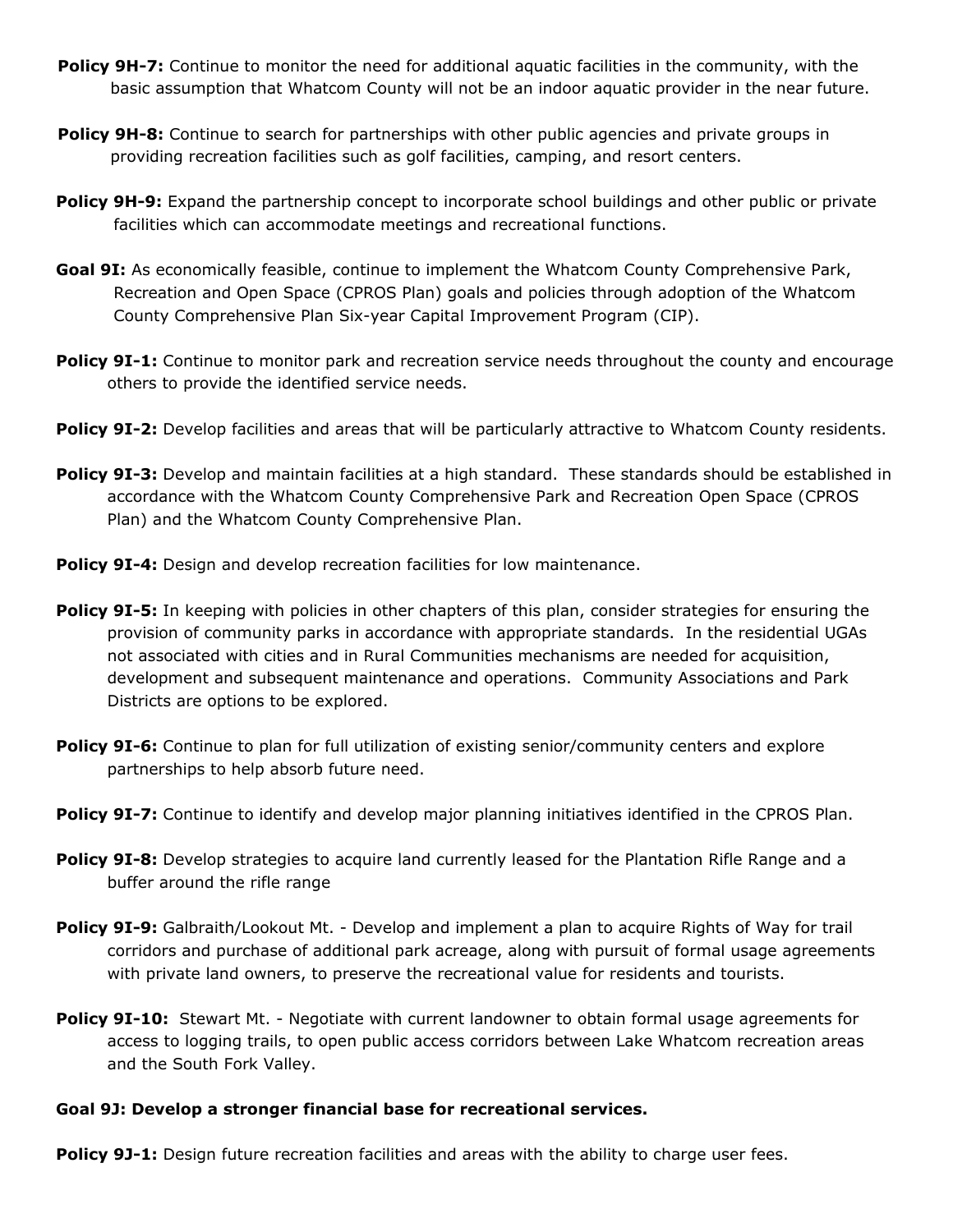- **Policy 9J-2:** Explore new innovative methods of financing facility development, maintenance, and operating needs.
- **Policy 9J-3:** Consider joint ventures with private clubs, public agencies, commercial operations and other groups to build and maintain facilities.

```
Policy 9J-4: Seek to design and develop facilities that will encourage tourism.
```
**Policy 9J-5:** Consider the establishment of park impact fees based on the Growth Management Act.

The following 2008 adopted Comprehensive Parks, Recreation and Open Space Plan goals, objectives and actions have been updated and revised for this plan:

# **GOALS AND OBJECTIVES REVISED**

Whatcom County has undertaken a modified strategic approach to regional or countywide services where Whatcom County assumes responsibility for functions no other agency or organization can provide, and helps coordinate or support those functions and activities that have other viable sponsors and partners. For example:

### **Coordinating activities:**

Whatcom County provides central information and coordination services for open space, trail, park facilities and recreational programs on a countywide basis.

### *Planning and development assistance***:**

Whatcom County will provide planning and development assistance when:

- there are no other designated agencies or organization who can,
- the activity involves siting controversies or environmental consequences that may not be equitably resolved otherwise within the Whatcom County urban growth or community planning areas, or
- proposed developments will be within city urban growth areas and thus potentially annexed into corporate limits but currently subject to Whatcom County authority.

### **Development, operation and maintenance:**

Whatcom County will develop, operate and maintain open space, trails, or park facilities and recreational programs when:

- the facility will have broad benefits for a large proportion of the countywide population and financed using resident approved methods,
- facility development and operating costs will be recaptured from direct charges of the populations who use the facility, or
- facility development and operating costs will be compensated in some manner through interlocal agreements with the using agency, area or benefiting user group, particularly where the demands will originate from a regional service requirement, or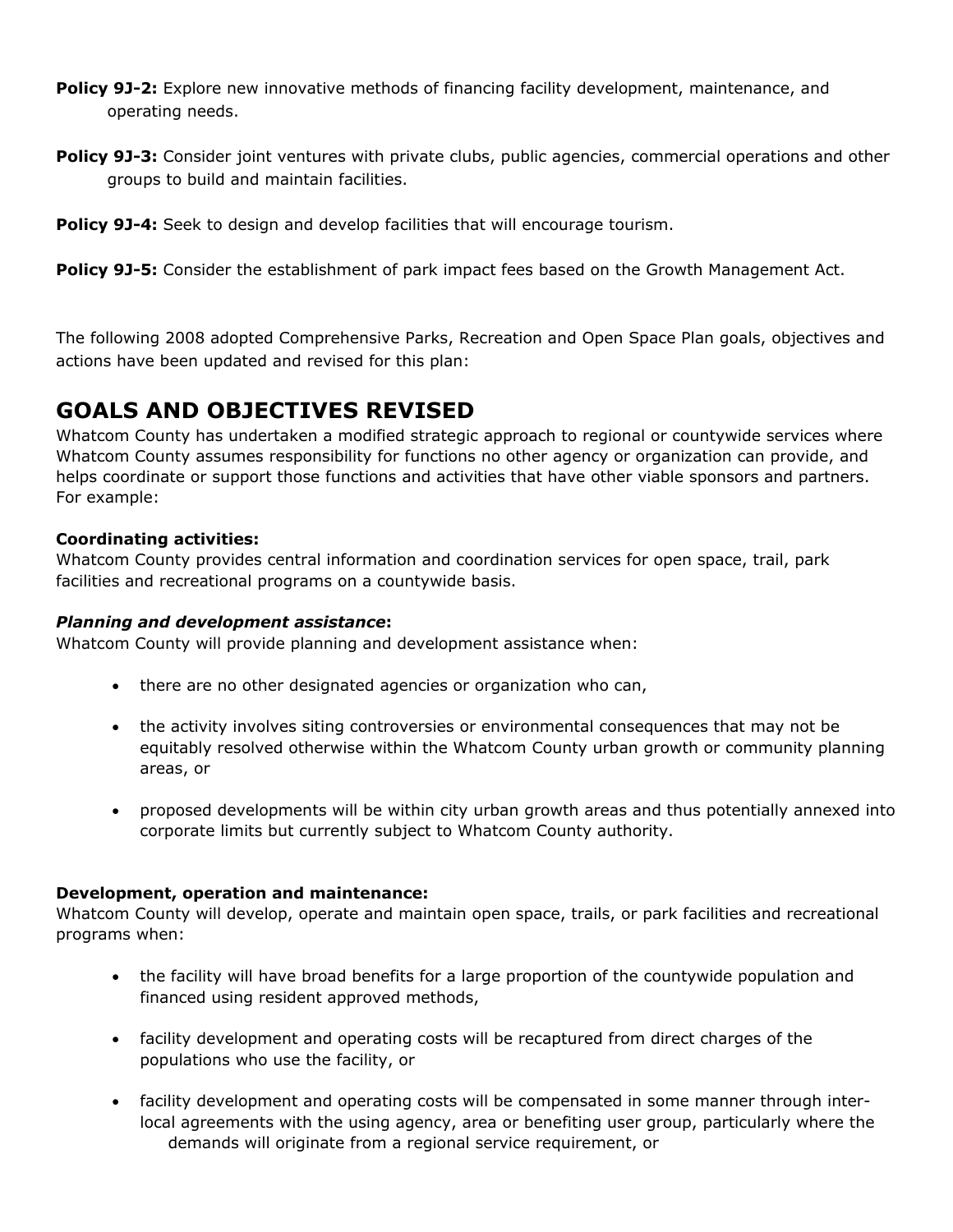- the facility will generate economic benefits for the area, or
- the site or facility has intrinsic value apart from traditional operation and maintenance needs, like a passive natural area or wetland preservation.

The following goals and objectives are based on a strategic approach to regional or countywide services, an analysis of existing open space, trail, park, and recreation conditions, and the results of workshop planning sessions and surveys.

# **PRESERVES AND OPEN SPACE**

### **Goal:**

Provide protection for a diversified system of significant and critical habitats and environmental areas that protect threatened species, watersheds, migration corridors, forestlands, tidelands, open spaces and scenic areas.

### **Objectives:**

Assume a major responsibility for the planning, coordination, and preservation of unique environmental areas, floodplains, wetlands, wildlife habitat, open spaces, agricultural lands, forestlands, and scenic areas.

Work with all other public and private agencies, particularly the cities, Port of Bellingham, Washington State Departments of Fish & Wildlife, Natural Resources, and Transportation, and Whatcom County and Lummi Island Land Trusts, among others, to create an effective approach to the following regional conservation issues and proposals.

### *Wildlife habitat*

- a: Identify and conserve critical wildlife habitat including nesting sites, foraging areas, and migration corridors within or adjacent to natural areas, open spaces, and the developing urban areas – such as the Terrell Creek Heron Colony and Tennant Lake Wildlife Area.
- b: Preserve sensitive habitat sites that support threatened species and urban wildlife habitat including the saltwater shorelines of Birch, Lummi and Bellingham Bays, Drayton Harbor, and Chuckanut Bay, and the freshwater shorelines of Silver Lake, Lake Whatcom and Lake Samish, and the Nooksack and Lummi Rivers.

### *Natural areas*

- a: Preserve and protect significant environmental features including unique wetlands, open spaces, woodlands, shorelines, waterfronts and other characteristics that support wildlife and reflect Whatcom County's resource heritage – especially including the valleys of the North, Middle, and South Forks of the Nooksack River.
- b: Provide public access to environmentally sensitive areas and sites that are especially unique to Whatcom County – especially including Drayton Harbor, Bellingham Bay, Chuckanut Bay, and Lummi and Portage Islands.

# *Forestlands*

a: Identify and protect forest resources in Whatcom County – including public and private forestlands that can provide productive timber and other wood products. Develop and utilize protective forest resource zoning districts and designations, special tax incentives, public land ownership and management, and other measures to preserve this valuable resource.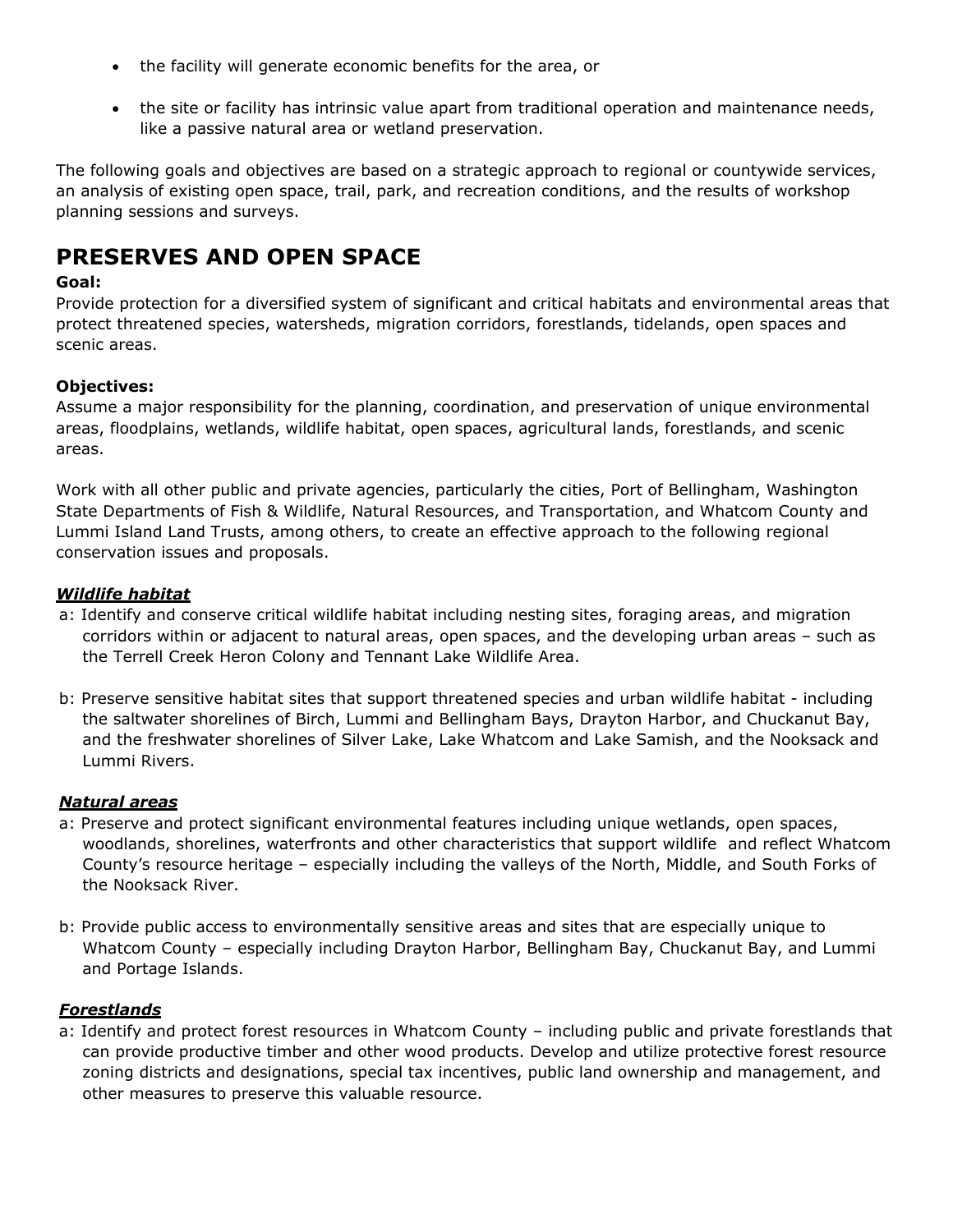- b: Identify and conserve forest cover and the scenic attributes woodlands provide between rural and urban land uses especially including the viewscapes along the Interstate 5/Lake Samish and SR-9 corridors and between the Twin Sisters and Chuckanut Mountains (North Cascades Corridor)
- c: Identify and preserve prime examples of heritage forestlands in Whatcom County such as the old growth forests in and around Canyon Lake Community Forest and the extensive woodlands on Chuckanut, Lookout and Stewart and Sumas Mountains.

# *Farmlands*

- a: Identify and protect agricultural resources in Whatcom County including lands and soils that can provide productive crop, livestock, and other agricultural products. Develop and utilize protective farm resource zoning districts and designations, special tax incentives, development rights, public land ownership and management, and other measures to preserve this valuable resource.
- b: Identify and conserve farmlands and the scenic attributes agriculture provides between rural and urban land uses – especially including the rural farm landscapes in the valleys around Lynden, Sumas, and Nooksack.
- c: Identify and preserve prime examples of heritage farmsteads in Whatcom County such as the Hovander and Nesset Farms.

### *Open spaces*

- a: Define and establish a system of open space corridors or separators to provide definition between natural areas and urban land uses within Whatcom County's emerging urban centers especially including the Nooksack River corridor and delta, and the Interstate 5 and Lake Samish corridor.
- b: Increase natural area and open space linkages within the developing urban areas particularly along the current and former UP, NP, BN&SF, BB&BC, and BB&E Railroad corridors.

#### **Urban growth preserves and set-asides:**

- a: Cooperate with other public and private agencies, and with private landowners to set-aside land and resources necessary to provide high quality, convenient open space, trail, and park facilities before the most suitable sites are lost to development – particularly the lands around Stewart, Lookout, and Chuckanut Mountains.
- b: Preserve unique environmental features or areas in future land developments and increase public use and access. Cooperate with other public and private agencies, and with private landowners to set aside unique features or areas as publicly accessible resources – including lands adjacent to Birch Bay State Park, Semiahmoo Spit, Bellingham Airport, and Larrabee State Park.

# **HISTORICAL RESOURCES**

### **Goal:**

Assume a major responsibility for the planning, coordination, and preservation of unique archaeological, historical, cultural, scenic, and man-made places, sites, landmarks, and vistas.

### **Objectives:**

Work with all other public and private agencies, particularly the cities, Port of Bellingham, Lummi Nation, Whatcom County and Lummi Island Land Trusts, Whatcom County and Washington State Historical Societies, among others, to create an effective approach to the following regional resource conservation issues and proposals.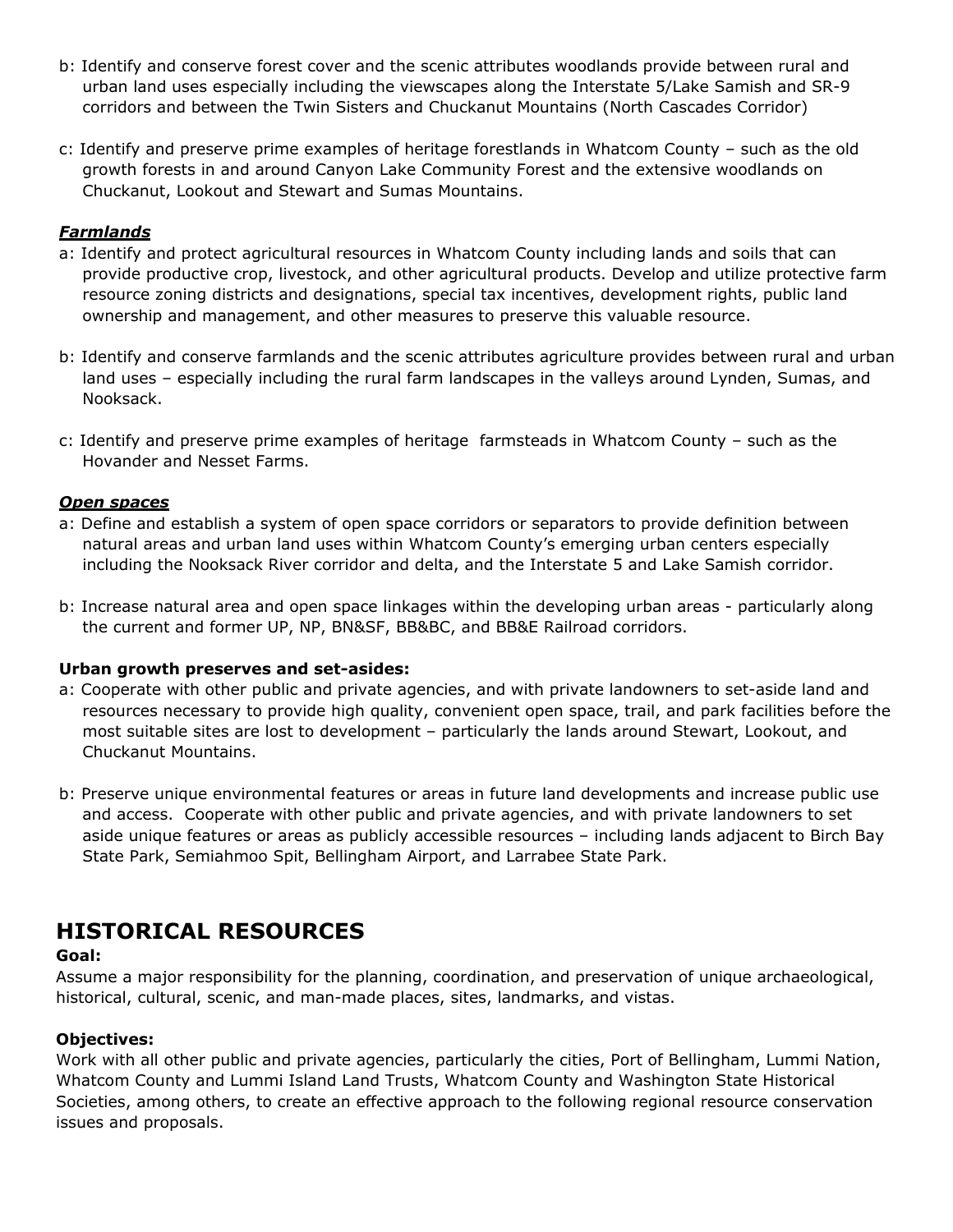### **Historical features and interests:**

- a: Identify, preserve, and enhance Whatcom County's multicultural heritage, traditions, and cultural features including historical sites, buildings, artworks, views, and monuments within park sites and historical districts.
- b: Identify and incorporate significant historical and cultural lands, sites, artifacts, and facilities into the open space, trail, and park system to preserve these interests and provide a balanced social experience – especially including important Native American, railroad, mining, logging, and shipping sites and places of interest.
- c: Work with Washington State and Whatcom County Historical Societies, and other archaeological and cultural groups to incorporate historical and cultural activities into park developments and recreational programs.

# *Manmade environments and features*

- a: Incorporate interesting manmade environments, structures, activities, and areas into the open space, trail, and park system to preserve these features and provide a balanced recreational experience – especially including Military Road and Guide Meridian, the UP, NP, BB&BC, BB&E Railroads and Interurban Trolley, Steamer and Mosquito Fleet landings, and sawmills and mines.
- b: Work with property and facility owners to increase public access and utilization of these special sites and features.

# **TRAILS, GREENWAYS AND SCENIC BYWAYS**

# **Goal:**

Plan, develop and operate a system of on and off-road regional trails. Regional trail facilities may include fresh and saltwater trails, off-road hike, bike, and horse trails, on-road bicycle touring routes and scenic drives, and cross-country ski and snowmobile trails that are directly related to environmental resources that are of most interest to county residents.

# **Objectives:**

Work with all other public and private agencies, particularly the cities, Port of Bellingham, Washington State Departments of Fish & Wildlife, Natural Resources, and Transportation, Washington State Parks & Recreation Commission, US Forest Service, and National Park Service, to develop and maintain the following integrated system of regional trails.

### *Water trails – non-motorized craft*

- a: Incorporate and extend the Cascade Marine Trail, a saltwater trail network for hand-carry or car-top craft including canoes and kayaks, extending from British Columbia and through Puget Sound, with launch sites into Drayton Harbor, Birch, Lummi, Bellingham, and Chuckanut Bays, with access to Lummi and Portage Islands.
- b: Develop a freshwater trail network for hand-carry or car-top craft including launch sites for canoes and kayaks that extends the length of the Nooksack River from Maple Falls and Deming to Bellingham Bay, and Lake Whatcom.
- c: Designate appropriate bad weather pull ins and overnight camping locations along the major saltwater trail routes – including Lighthouse Marine Park, Semiahmoo Spit, Birch Bay State Park, Cherry Point, Lummi and Portage Islands, and Larrabee State Park, among others. Designate overnight camping locations along the major freshwater route on the Nooksack River - including Deming, Nugent's Corner River Access, Lynden, Hovander Homestead Park, among others, and along the shoreline of Lake Whatcom.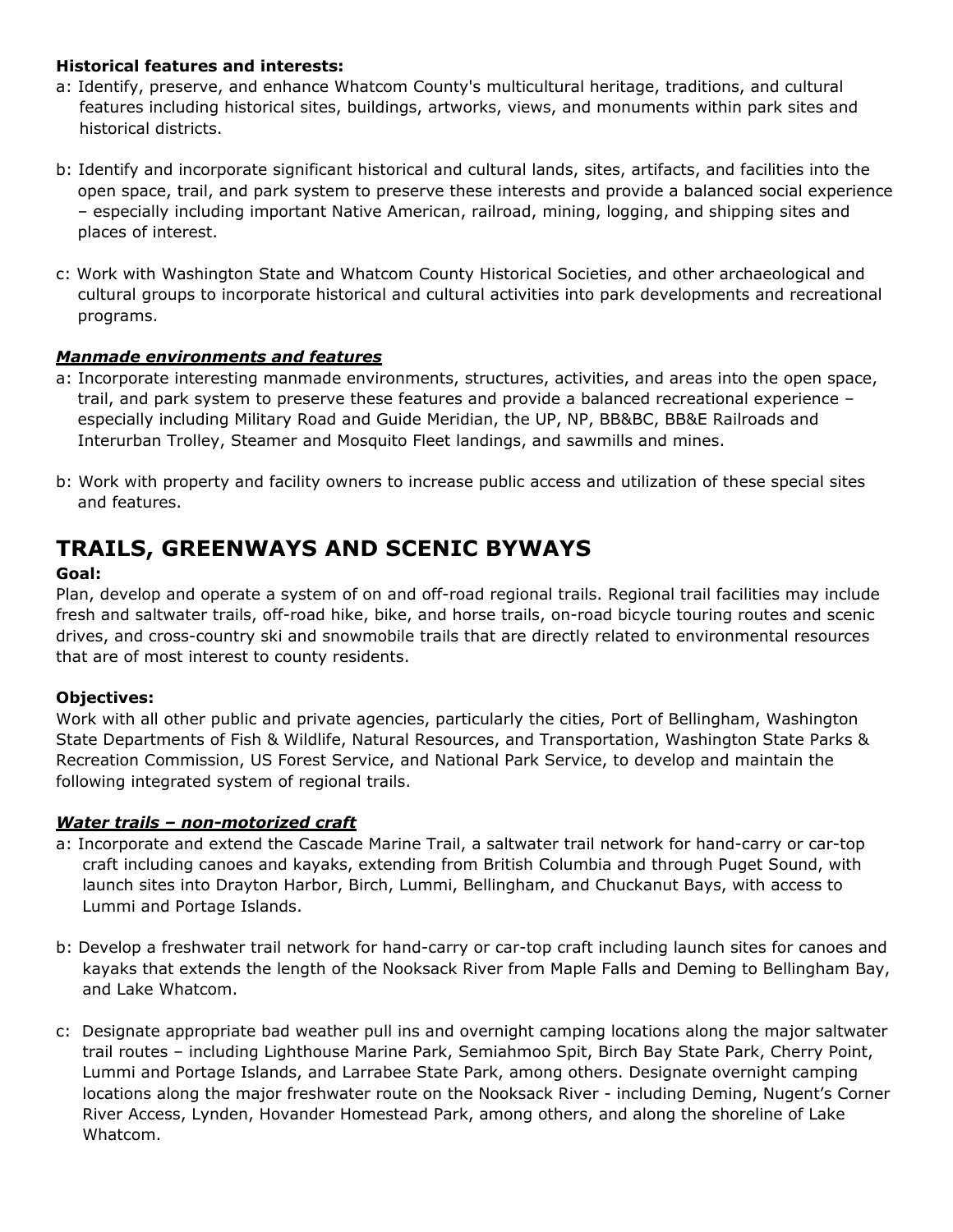d: Develop and operate canoe, kayak, crew, and other non-motorized craft instruction, rental, and storage facilities at major freshwater locations – including Silver and Samish Lakes and Lake Whatcom.

#### *On-road rural and scenic byways – vehicles and bicycle touring*

- a: Identify a countywide system of rural and backcountry scenic driving routes and byways that access and highlight the scenic, environmental, farmland, and historical attributes of Whatcom County – especially including Drayton Harbor and Birch Bay, Lummi Island and Bellingham Bay, Chuckanut, Lake Samish, and Lake Whatcom Drives, South Pass Road, SR-9 and the Mount Baker Highway. Integrate the countywide system with other state and federal byways through the North Cascades, Skagit and Island Counties.
- b: Develop a series of roadside rest stops, viewpoints, interpretive exhibits, and byway signage systems that integrate the scenic routes with specific historical, cultural, environmental, and scenic points of interest – such as Semiahmoo Spit in Drayton Harbor, Sandy Point in Lummi Bay, Lummi Island and Chuckanut Island in Chuckanut Bay, among others.
- c: Integrate byway routes and points of interest to access parks, public facilities, museums and historical sites, and business districts – especially in Blaine, Ferndale, Bellingham, Lynden, Nooksack, Sumas, Kendall, and the Mount Baker Highway.
- d: For bicycle touring enthusiasts, designate appropriate overnight bicycle camping locations along the major routes and byways – such as Lighthouse Marine Park, Hovander Homestead Park, Silver Lake Park, Birch Bay State Park, and Larrabee State Park, among others.

#### *Off-road trail systems*

- a: Create a comprehensive system of off-road hike, bike, and horse trails that access scenic, environmental, historical, and open space attributes of Whatcom County – especially including the Nooksack River, original UP, NP, BB&BC, BB&E railroad corridors, old logging and mining roads, and where appropriate, within the road rights-of way, as well as across cooperating private properties where appropriate.
- b: Develop a series of trailheads, trailside rest stops, viewpoints, interpretive exhibits, and trail signage systems that integrate the off-road hike, bike, and horse trails with specific historical, cultural, environmental, and scenic points of interest – such as former steam boat landings, fish traps, sawmills, mining sites, farmsteads, railroads, and roads, among others.
- c: Integrate continuous off-road trail corridors and local spur or loop routes with parks, public facilities, museums and historical sites, and business districts in cities.
- d: For overnight trail users, develop appropriate overnight camping locations along the major trail corridors – such as Hovander Homestead Park, Silver Lake Park, Birch Bay State Park, and Larrabee State Park, among others.
- e: Furnish off-road trails with appropriate supporting trailhead improvements that include interpretive and directory signage systems, rest stops, restrooms, parking and loading areas, water, and other services.
- f: Where appropriate, locate trailheads at or in conjunction with park sites, schools, and other community facilities to increase local area access to countywide trail systems and reduce duplication of supporting improvements.
- g: Where appropriate, install telephones, emergency call boxes, or other means by which trail users can summon fire, emergency aid, police, and other safety and security personnel should the need arise.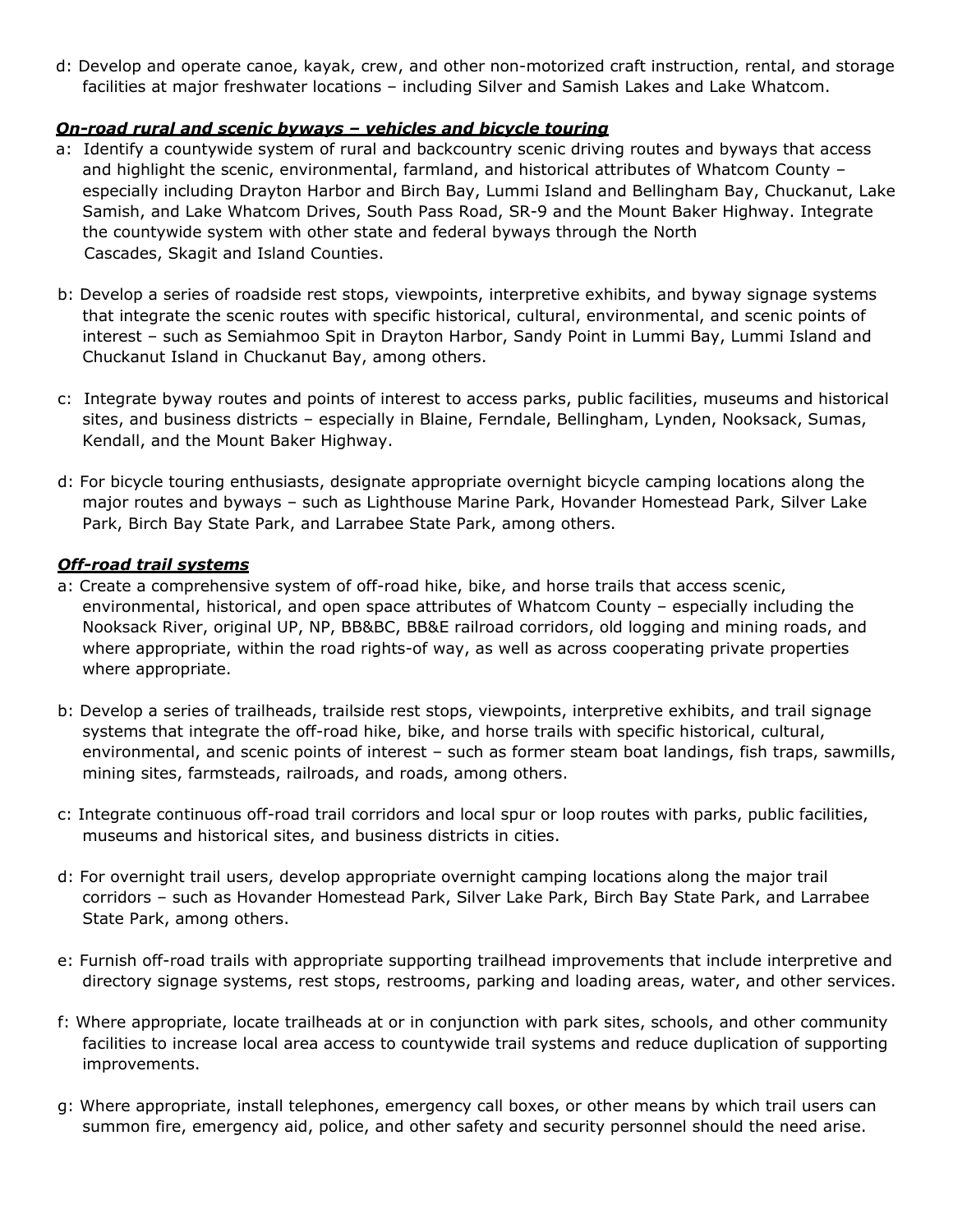h: Develop trail improvements of a design and development standard that is easy to maintain and access by maintenance, security, and other appropriate personnel, equipment, and vehicles.

# *Winter trails*

a: Designate a system of appropriate winter cross-country skiing and snowmobiling trails that access safe and secure back roads, trail corridors, parks, and public and private lands in Whatcom County – including Black Mountain Ranch, Canyon Lake, and Skookum Creek. Link the county winter trails system with the more extensive winter trails networks designated on US Forest Service and National Park Service lands in the Mount Baker/Snoqualmie National Forest and North Cascades National Park.

# *Off-road vehicle and ATV*

a: Identify, and when and where appropriate, provide coordination for off-road motorcycle, ATV, and 4 wheel drive vehicle riding courses, trails, and areas in Whatcom County.

# **REGIONAL PARKS AND WATER ACCESS**

# **Goal:**

Plan, develop, manage and operate a system of Regional Parks. These facilities may include resourceoriented activities including fishing sites, boat access ramps, swimming beaches, picnicking areas, and campgrounds that are directly related to environmental and historical resources that are of countywide interest to residents.

### **Objectives:**

Work with all other public and private agencies, particularly the Port of Bellingham, Washington State Departments of Fish & Wildlife and Natural Resources, Washington State Parks & Recreation Commission, US Forest Service, and National Park Service, to develop and operate the following appropriate resource park facilities.

### *Waterfront access and facilities*

- a: Acquire and develop additional salt and freshwater shoreline access for waterfront fishing, beachcombing, wading, swimming, and other related recreational activities and pursuits – especially including sites on Drayton Harbor, Birch, Lummi, and Bellingham Bays, Silver Lake, Lake Whatcom, Lake Samish, and the Nooksack River.
- b: Develop a mixture of salt and freshwater non-motorized and powerboat access opportunities especially including additional sites and improvements to existing properties on Drayton Harbor, Lummi Island, Birch and Bellingham Bays, Lake Whatcom and Samish, and the Nooksack River.

### *Picnicking and day-use activities*

a: Acquire and develop additional countywide picnic sites, shelters, and day-use group picnic grounds and camps at major resource parks and along major off-road trail corridors throughout Whatcom County – especially including sites on Point Roberts, Semiahmoo Spit, Birch Bay, Cherry Point, Lummi Island, Lake Whatcom and Samish, South Pass, and at intervals along the Nooksack River including Hovander Homestead Park.

### *Campgrounds and retreats*

a: Acquire and develop a countywide system of tent, recreational vehicle, yurt, cabin, lodge, and retreat facilities at major resource parks and along major off-road trail corridors throughout Whatcom County – especially including sites on Point Roberts, Cherry Point, Lakes Whatcom and Samish, Acme, and at intervals along the Nooksack River.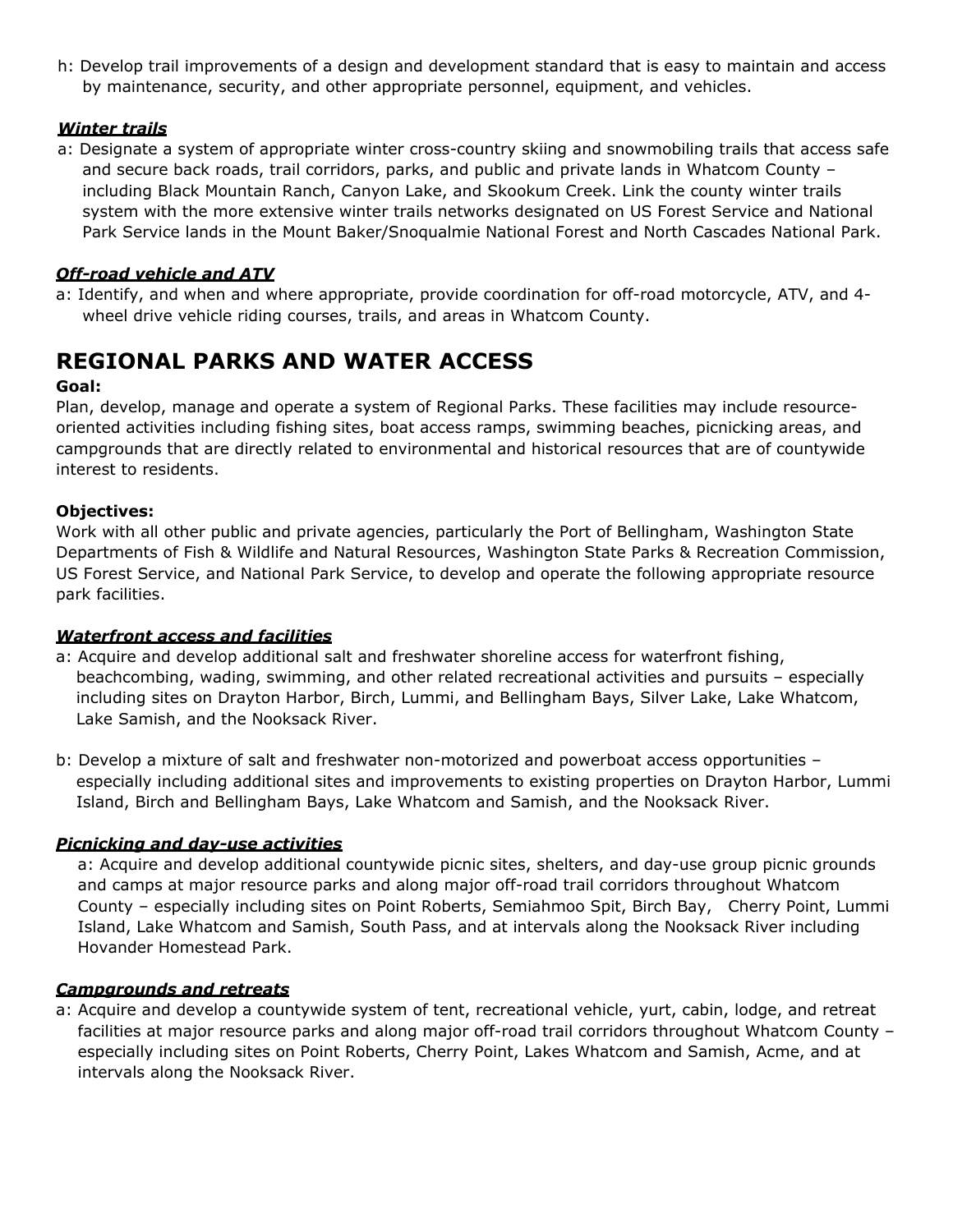# **SPECIAL USE AREAS AND FACILITIES**

# **Goal:**

Assist with the planning of special use areas such as athletic parks, community centers. These facilities may include competitive soccer, softball, and baseball, rugby and La Crosse fields, meeting and activity centers and special enterprises that are of countywide interest.

# **Objectives:**

Help coordinate and assist other public and private agencies cities, school and park districts, nonprofits and sports leagues and commissions. Such coordination will seek to site and sponsor development of major competitive outdoor athletic facilities, centers and facilities for all age and skill groups within reasonable geographic service areas of major population centers.

# *Athletic fields*

a: Identify and help plan a network of sites that can be developed (such as soccer, softball, and baseball fields) that meet the highest quality competitive practice and playing standards and requirements for all age groups, skill levels, and recreational interests – including new possible sites at Bay Horizion Park, East Whatcom Regional Resource Center, Ferndale and Mt Baker Highway/Nooksack.

### *Community centers*

- a: Designate a network of multipurpose community centers that can be developed to provide arts and crafts, music, video, classroom instruction, meeting facilities, eating and health care, daycare, latch key, and other spaces for all age groups including preschool, youth, teens, and seniors on a year-round basis.
- b: Support the continued development and diversification by the Whatcom County school districts and other organizations of special meeting, assembly, and other community facilities that provide general support to school age populations and the community-at-large at elementary, middle, and high schools within Whatcom County urban growth and community planning areas.
- c: Develop special outdoor cultural and performing arts facilities that enhance and expand music, dance, drama, cultural and historical interpretations, and other audience and participatory opportunities for the county-at-large – including a festival events area at Hovander Homestead Park.

#### *Special enterprises*

- a: Where appropriate and economically feasible (self-supporting), designate and support operation of specialized and special interest recreational facilities like canoe and crew houses, equestrian centers, gun ranges, historical museums and exhibits, retreats and conference centers for these interests in the general population.
- b: Where appropriate, initiate joint planning and operating programs with other public and private agencies to determine and provide for special activities like marinas, ATV and off-road vehicle courses, and camping on a regional basis.

# **RECREATIONAL AND INTERPRETIVE PROGRAMS**

### **Goal:**

Coordinate, assist, and when feasible, program and operate recreational and interpretive programs and outreach activities of special interest to or benefit for county residents at county park sites and community centers.

### **Objectives:**

Coordinate, promote, and link an integrated recreational program system with other public, non-profit, and for-profit agencies, organizations, and vendors. Such programs may include athletic leagues and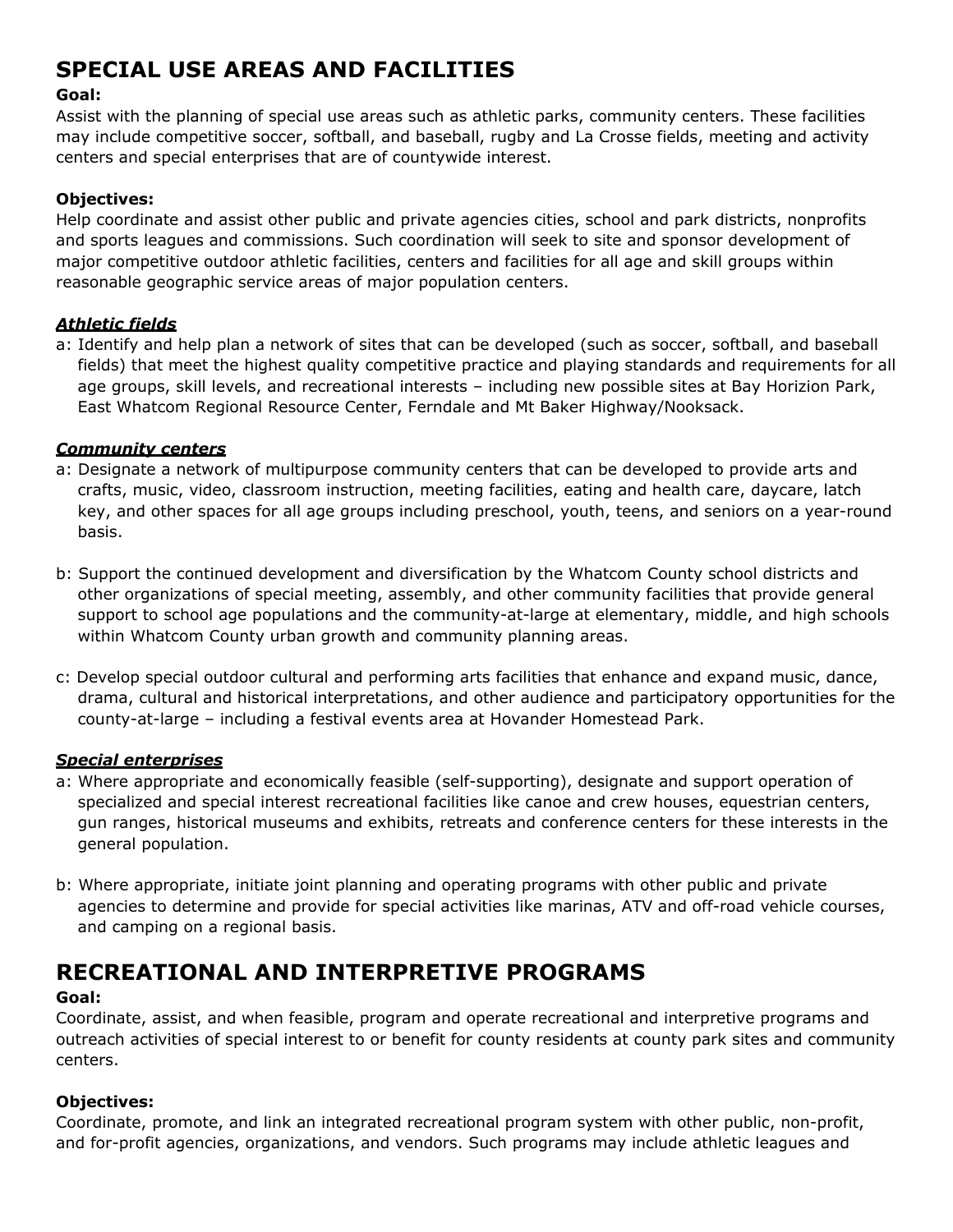sports, teen and senior age groups, and special populations where these activities are of major interest and benefit to county residents of all ages.

# *Recreational and interpretive programs*

- a: Organize and sponsor the operation of environmental, historical, cultural, and recreational programs providing instruction, volunteerism, and participation in habitat restoration, water-based recreation, trail development and security, interpretation programs, summer and day-camps, maintenance, and other site-specific activities at Whatcom County parks sites and properties.
- b: Create a central access point and clearinghouse for arts and crafts, classroom instruction in music and dance, physical conditioning and health care, meeting facilities, daycare, latch key, and other program activities for all cultural, age, physical and mental capability, and income groups in Whatcom County by all agencies and vendors including the county.
- c: Designate and land bank appropriate sites, and help facilitate development agreements and clearinghouse access to user and league organizations to operate basketball, volleyball, tennis, soccer, baseball, softball, and other instruction and participatory programs for all age, skill level, and income groups in Whatcom County.
- d: Assist historical and cultural societies to develop and display artifacts, reports, and exhibits; and conduct lectures, classes, and other programs that document and develop awareness of Whatcom County's heritage at county park sites and properties.

# **CULTURAL ARTS PROGRAMS**

# **Goal:**

Help facilitate, organize, coordinate, and selectively develop high quality, diversified cultural arts facilities and programs that increase awareness, attendance, and participation opportunities at Whatcom County parks and properties.

# **Objectives:**

# *Programs*

a: Support successful collaborations between public agencies, the business community, service groups, schools, arts patrons, and artists that optimally utilize artistic resources and talents at Whatcom County parks and properties.

### *Artworks*

a: Where appropriate, incorporate public artworks including paintings, sculptures, exhibits, and other media for indoor and outdoor display to expand resident access and appropriately furnish public places in Whatcom County parks and properties.

# **DESIGN AND ACCESS STANDARDS FOR SUSTAINABILITY**

### **Goal:**

Design and develop facilities that are accessible, safe, and sustainable with life cycle features that account for long-term costs and benefits.

# **Objectives:**

# *Accessibility*

- a: Design outdoor picnic areas, trails, playgrounds, courts, fields, parking lots, restrooms, and other active and supporting facilities to be accessible to individuals and organized groups of all physical capabilities, skill levels, age groups, income, and activity interests.
- b: Design indoor facility spaces, activity rooms, restrooms, hallways, parking lots, and other active and supporting spaces and improvements to be accessible to individuals and organized groups of all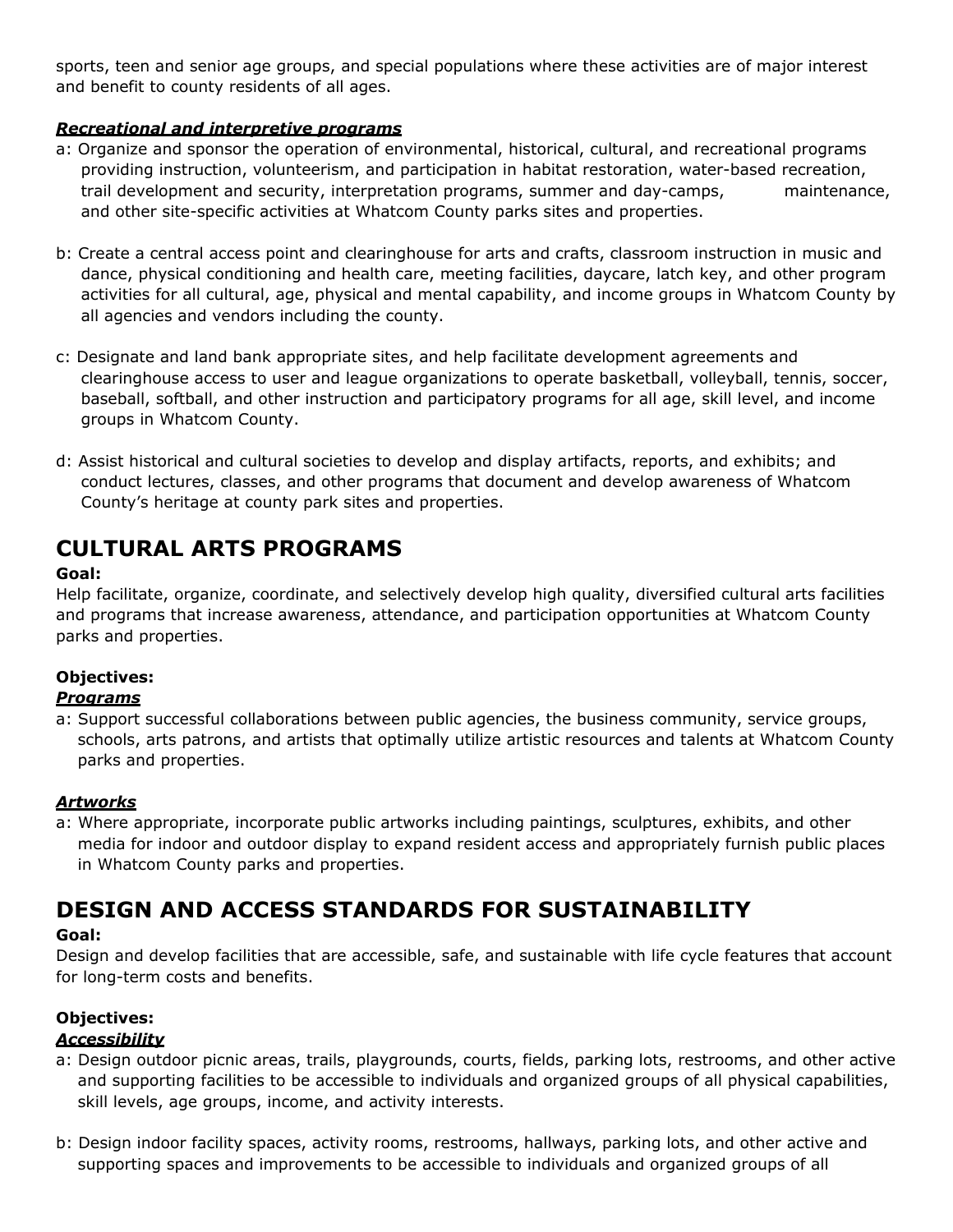physical capabilities, skill levels, age groups, income, and activity interests.

### *Maintenance*

- a: Design, retrofit, and develop facilities that are of low maintenance and high capacity design to reduce overall facility maintenance and operation requirements and costs.
- b: Where appropriate, incorporate low maintenance materials, settings or other value engineering considerations that reduce care and security requirements, and retain natural conditions and experiences.

#### *Security and safety*

- a: Implement the provisions and requirements of the American Disabilities Act (ADA) and other design and development standards that improve park facility safety and security features for park users, department personnel, and the public-at-large.
- b: Develop and implement safety standards, procedures, and programs that provide proper training and awareness for department personnel.
- c: Define and enforce rules and regulations concerning park activities and operations that protect user groups, department personnel, and the general public-at large.
- d: Where appropriate, use adopt-a-park programs, park watches, park police patrols, technology and other innovative programs that increase safety and security awareness and visibility.

# **FINANCIAL RESOURCES AND COORDINATION**

### **Goal:**

Create effective and efficient methods of acquiring, developing, operating and maintaining Whatcom County facilities and programs that accurately distribute costs and benefits to public and private interests.

# **Objectives:**

### *Finance*

- a: Investigate innovative available methods, such as growth impact fees, land set-a-side or fee-in-lieu-ofdonation ordinances, and inter-local agreements, for the financing of facility development, maintenance, and operating needs in order to reduce costs, retain financial flexibility, match user benefits and interests, and increase facility services.
- b: Consider joint ventures with other public and private agencies including the cities, school districts, regional, state, federal, and other public and private agencies including for-profit concessionaires, where feasible and desirable.

### *Public and private resource coordination*

- a: Create a comprehensive, balanced open space, trail, park, and recreation system that integrates Whatcom County facilities and services with resources available from the cities, school districts, and other regional, state, federal, and private park and recreational lands and facilities in a manner that will best serve and provide for Whatcom County resident interests.
- b: Cooperate with the cities, school districts, regional, state, and federal, and other public and private agencies to avoid duplication, improve facility quality and availability, reduce costs, and represent resident area interests through joint planning and development efforts.

### *Cost/benefit assessment*

a: Define existing and proposed land and facility levels-of-service (ELOS PLOS) that differentiate requirements due to population growth impacts versus improved facility standards, regional versus